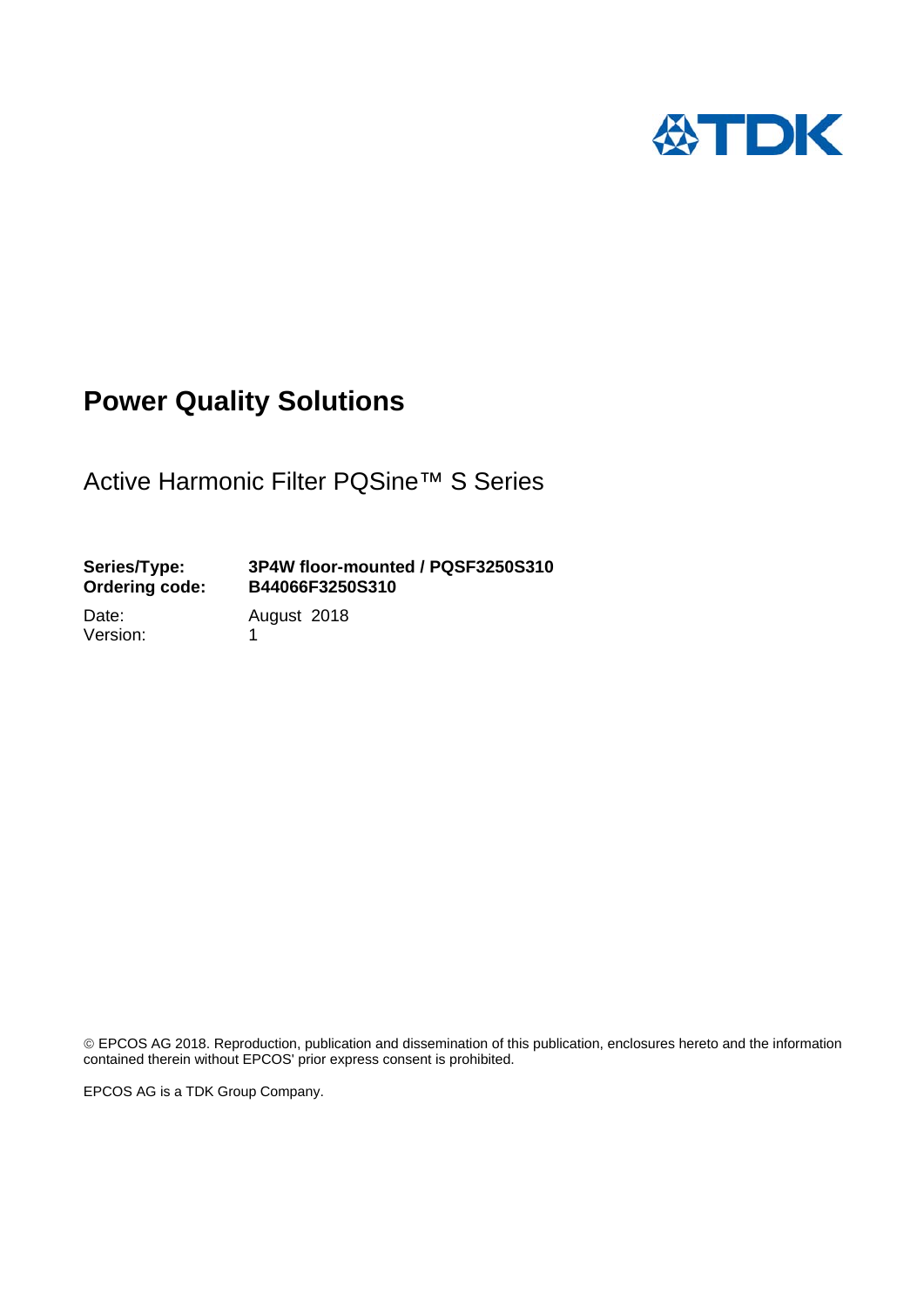### **Active Harmonic Filter PQSine™ S Series 3P4W floor-mounted / PQSF3250S310**

### **Characteristics]**

- The active harmonic filter PQSine<sup>™</sup> S Series system is designed to eliminate harmonic oscillations; it monitors the current permanently and compensates the unwanted elements of the measured current.
- 250A for 3P3W (3-phase/3-wire) device for phase current correction

### **Features**

- User-friendly menu operation via TFT color touch screen
- Harmonic compensation up to 50th harmonic
- Ultra-fast reactive power compensation
- Load balancing between phases and unloaded neutral wire
- Advanced digital control FFT Intelligent and instantaneous reactive power
- $\blacksquare$  Ethernet system for interconnection and monitoring
- $\blacksquare$  High performance and reliability
- Simple installation & commissioning

#### **Typical applications**

- Industries having variable frequency drives, inverters UPS, furnaces such as paper, steel rolling mills, textile, garment, software parks, automotive, battery manufacturing, continuous process plants, pharmaceutical industries, etc.
- Green power generation (e.g. photovoltaics and wind turbines)

#### **Safety features**

- $\blacksquare$  Highest safety and reliability
- **Overload protection**
- $\blacksquare$  Internal short-circuit protection
- **D** Overheating protection
- Overvoltage and undervoltage protection
- Inverter bridge protection
- Resonance protection
- **Fan fault alarm**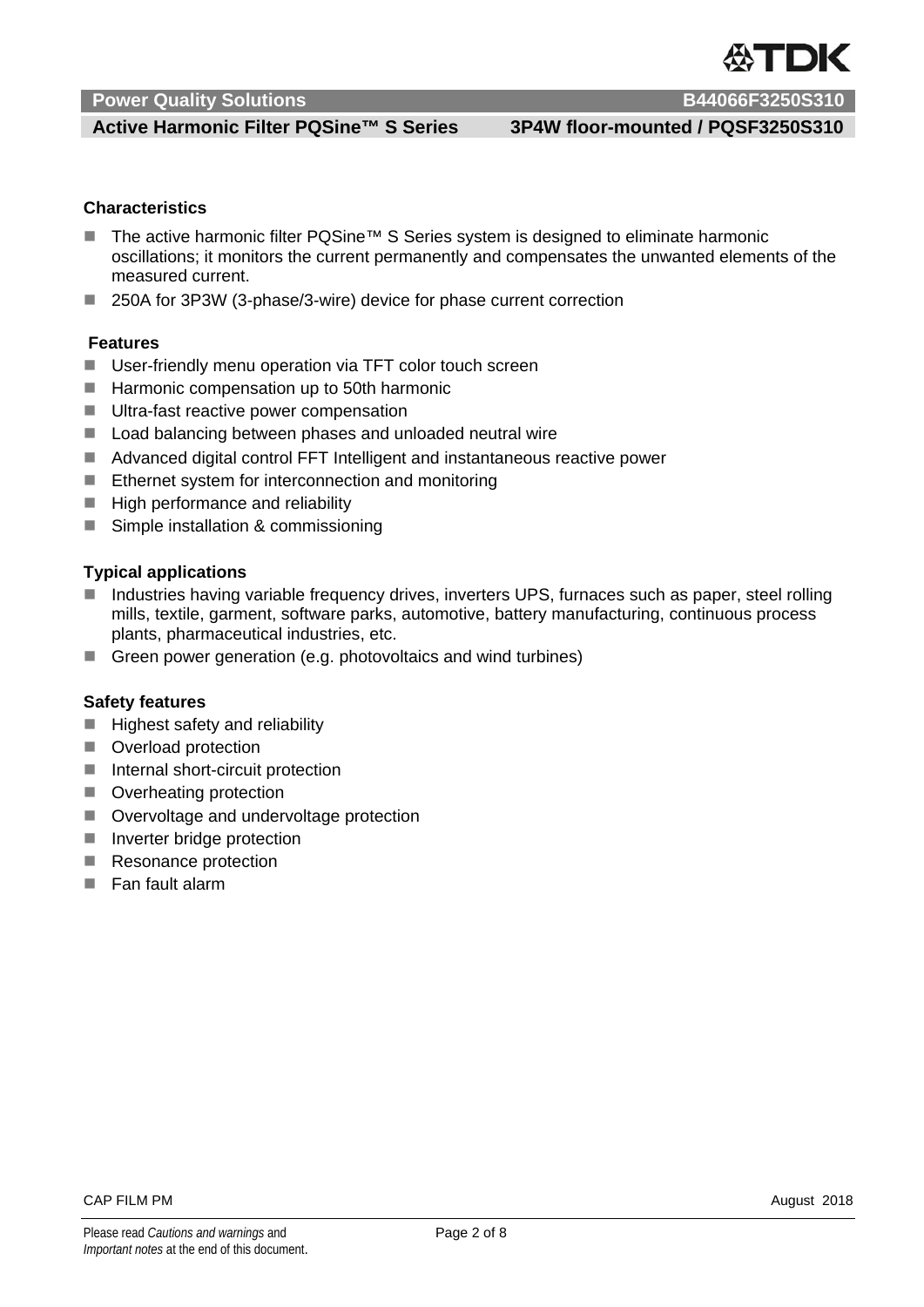

### **Active Harmonic Filter PQSine™ S Series 3P4W floor-mounted / PQSF3250S310**

### **Technical data and specifications AHF system**

| Type                                      | PQSW3250S310                                                                                                                                                                                                                                                                       |
|-------------------------------------------|------------------------------------------------------------------------------------------------------------------------------------------------------------------------------------------------------------------------------------------------------------------------------------|
| Ordering code                             | B44066F3250S310 (floor-mounted with horizontal modules)                                                                                                                                                                                                                            |
| System input / number of phases           | 3-phase/3-wire                                                                                                                                                                                                                                                                     |
| Phase compensation current                | 250 A                                                                                                                                                                                                                                                                              |
| Neutral conductor compensation<br>current | 0A                                                                                                                                                                                                                                                                                 |
| Frequency                                 | 45 Hz to 62 Hz                                                                                                                                                                                                                                                                     |
| Input voltage (min. / max.)               | 228V456V (132V-264V scope of input phase)                                                                                                                                                                                                                                          |
| Inverter technology                       | 12 IGBT three-level NPC topology                                                                                                                                                                                                                                                   |
| Process control                           | Three 32-bit DSP + CPLD                                                                                                                                                                                                                                                            |
| <b>Reaction time</b>                      | 20 µs (immediate load change reaction)                                                                                                                                                                                                                                             |
| Steady state response time                | < 5 ms (steady state response time to full steady state compensation)                                                                                                                                                                                                              |
| Switching / Control frequency             | 20 kHz                                                                                                                                                                                                                                                                             |
| Signal processor                          | 32 bit                                                                                                                                                                                                                                                                             |
| Harmonic compensation                     | Up to 50th harmonic order, or specified harmonics 0-110%                                                                                                                                                                                                                           |
| Power factor correction                   | Fully inductive and capacitive current compensation<br>from 0  100%                                                                                                                                                                                                                |
| Weight of a single AHF module             | Approx. 48 kg (150A module) and 46 kg (100A module) modules are<br>mounted in the cabinet                                                                                                                                                                                          |
| Weight of the panel                       | Approx. 345 kg                                                                                                                                                                                                                                                                     |
| Dimensions of the 250A panel              | Approx. 1000 x 800 x 2200 mm (w x d x h)                                                                                                                                                                                                                                           |
| <b>Current transformer</b>                | 2 CTs are needed. Source or load-side selectable, primary current<br>range 150 A  10000 A, secondary current 5 A (see details of choosing<br>the right CT in the manual)<br>External current transformers are mandatory needed, but not included in<br>the active filter delivery. |
| Efficiency                                | >97%                                                                                                                                                                                                                                                                               |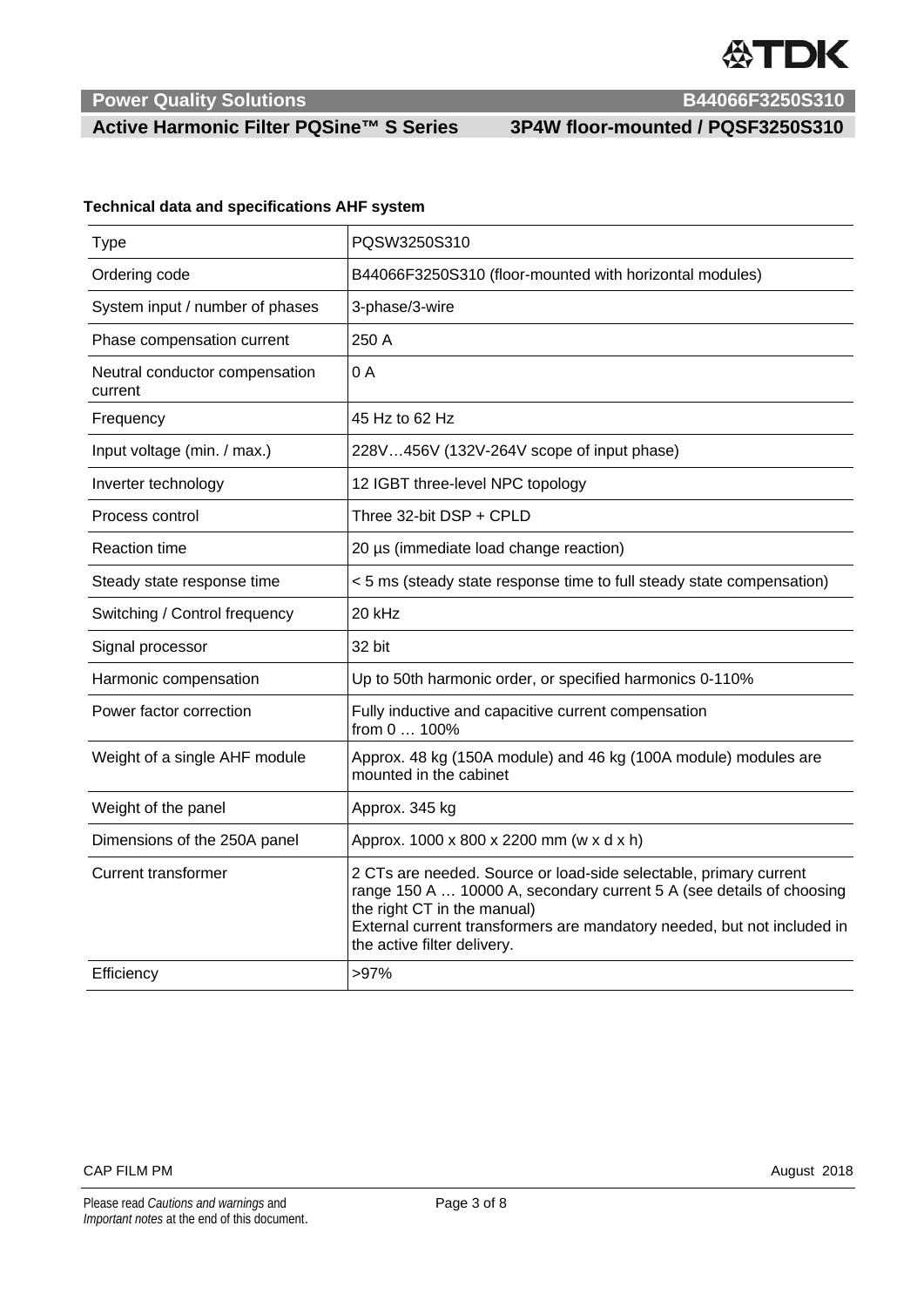

## **Active Harmonic Filter PQSine™ S Series 3P4W floor-mounted / PQSF3250S310**

#### **Technical data and specifications AHF system (cont.)**

| Recommended external AC mains<br>protection (fuse or circuit breaker)                  | 300 A (for details please see manual)                                                                                                                                  |
|----------------------------------------------------------------------------------------|------------------------------------------------------------------------------------------------------------------------------------------------------------------------|
| Mounting                                                                               | Floor                                                                                                                                                                  |
| Cooling                                                                                | Forced cooling 961 L/sec                                                                                                                                               |
| Interface                                                                              | Modbus (RTU), TCP/IP(Ethernet),                                                                                                                                        |
| Communication ports                                                                    | RS485 and network port (RJ45)                                                                                                                                          |
| Fault alarm                                                                            | Available, max. 500 alarm records                                                                                                                                      |
| Display                                                                                | 7-inch LCD touch color screen                                                                                                                                          |
| Temperature                                                                            | -10  +40 °C for operating temperature (may derate capacity if ambient<br>temperature exceeds 40°C), -20+70 °C for storage temperature                                  |
| <b>Protection class</b>                                                                | IP20 according to IEC 529                                                                                                                                              |
| Panel color                                                                            | RAL7035 light grey                                                                                                                                                     |
| Humidity                                                                               | 5%~95%, non-condensing                                                                                                                                                 |
| Self-protection                                                                        | Yes                                                                                                                                                                    |
| Overheating protection                                                                 | Yes                                                                                                                                                                    |
| Overvoltage and undervoltage<br>protection                                             | Yes                                                                                                                                                                    |
| Typical noise level                                                                    | <56 dB (depending on model and load conditions)                                                                                                                        |
| Altitude                                                                               | 1500 m; 1% up 1500 m. Between 1500 m to 4000 m, according to<br>GB/T3859.2, the power decreases by 1% for every additional 100 m.                                      |
| Standards / recommendations<br>specifying limits for harmonics in<br>networks or units | IEEE519, IEC 61000-3-6, ER G5/4                                                                                                                                        |
| Design standards                                                                       | IEC 61000-4-2, 4-3/4-4/4-5/4-6/4-8/4-11, IEC 60146, EN 55011 Class A,<br>EN 50091-1, EN 50178 (type test report available upon request) after the<br>standard EN 50178 |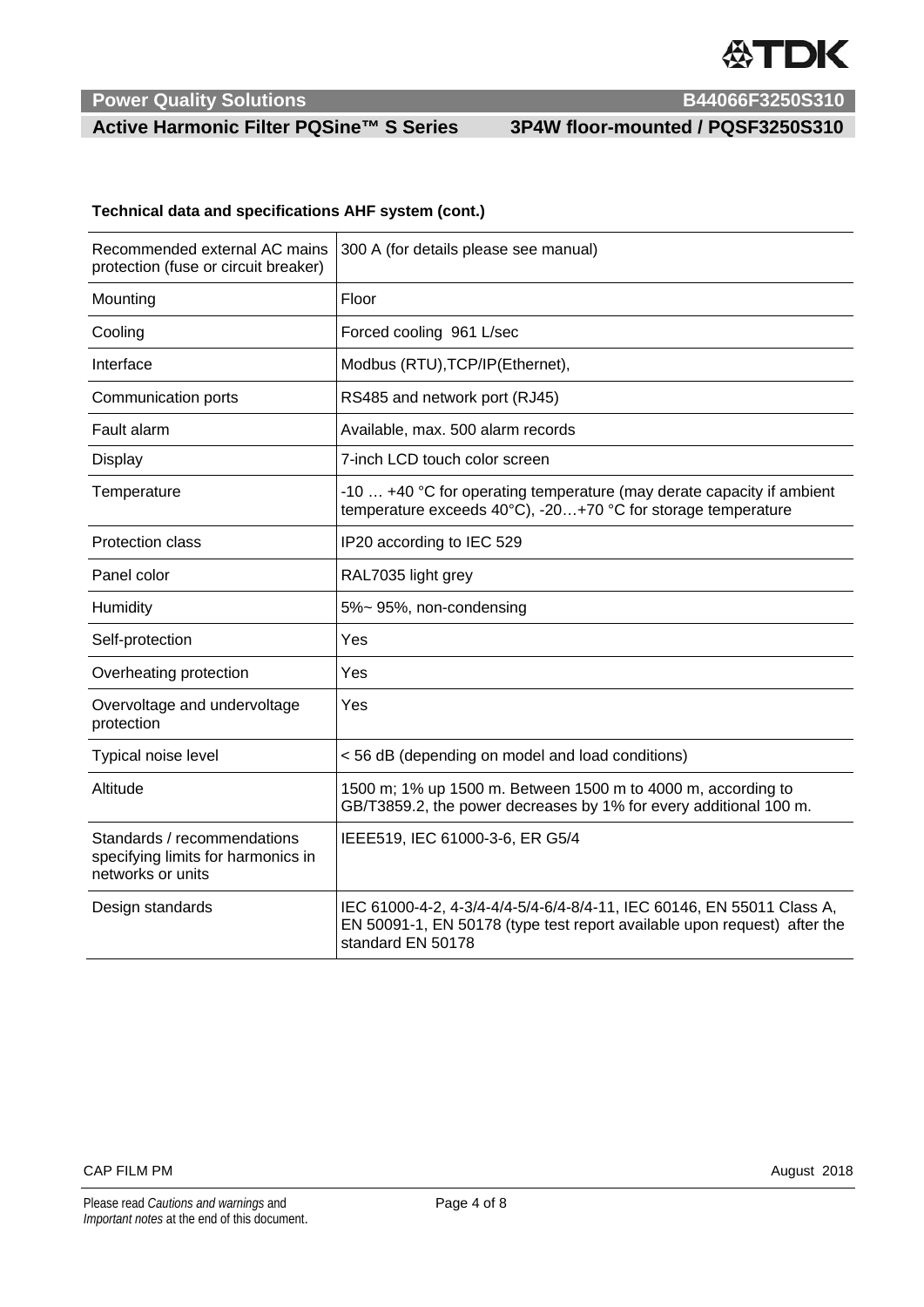

### **Active Harmonic Filter PQSine™ S Series 3P4W floor-mounted / PQSF3250S310**

**Dimensional drawing – 250 A floor-mounted system** 

**Cabinet dimensional drawings** 





*Indicative pictures to show the cabinet dimensions, the module arrangement inside may vary.* 

### CAP FILM PM August 2018

Please read *Cautions and warnings* and **Page 5 of 8** Page 5 of 8 *Important notes* at the end of this document.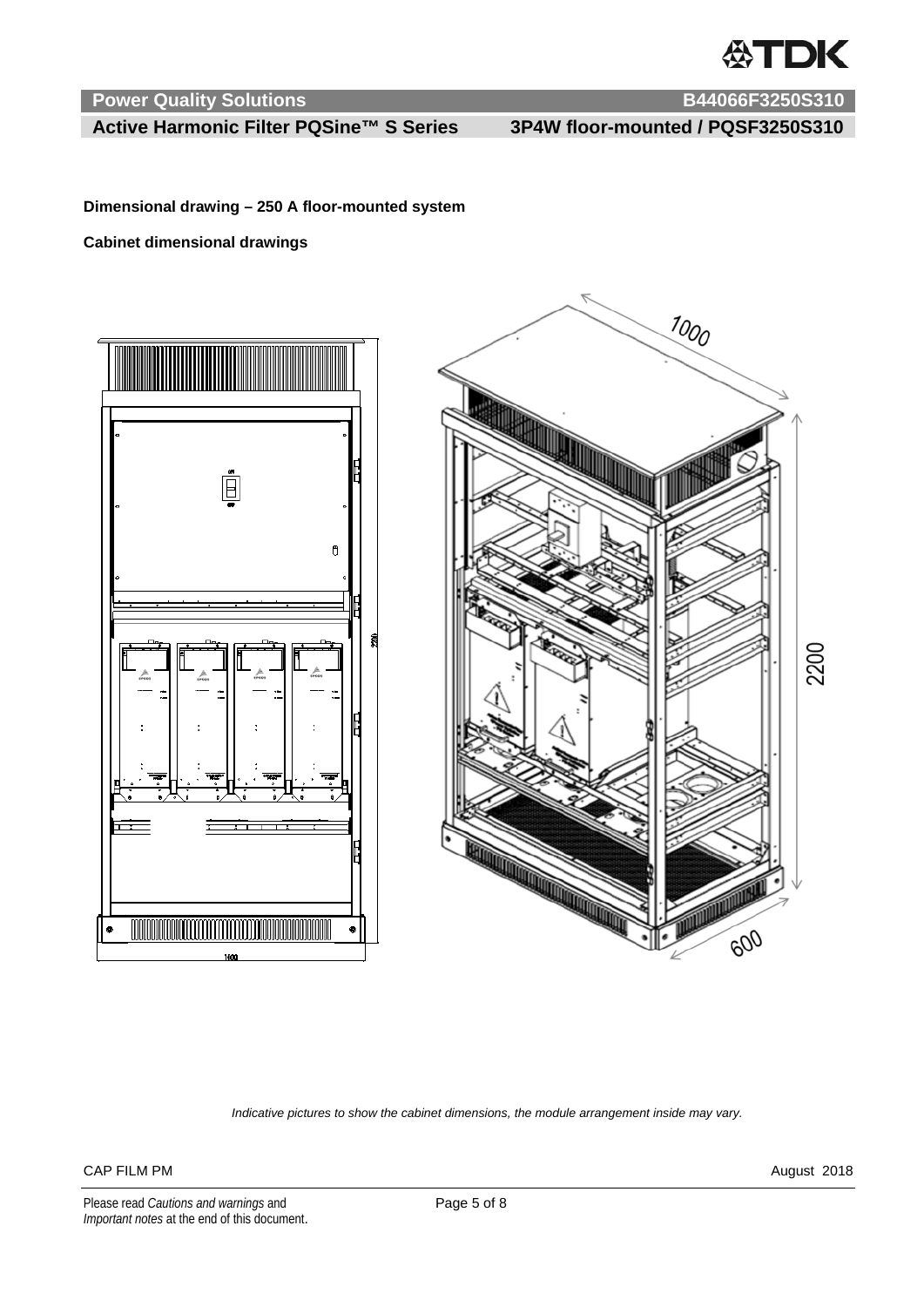

 **Active Harmonic Filter PQSine™ S Series 3P4W floor-mounted / PQSF3250S310** 

#### **Connection diagram**



Note: Current transformers are not included in the delivery and must be purchased separately.

### **Please also carefully read the cautions, notes and warnings in the AHF S Series operating and installation instructions manual!**

#### **Display of ordering codes for EPCOS products**

The ordering code for one and the same EPCOS product can be represented differently in data sheets, data books, other publications, on the EPCOS website, or in order-related documents such as shipping notes, order confirmations and product labels. **The varying representations of the ordering codes are due to different processes employed and do not affect the specifications of the respective products**. Detailed information can be found on the Internet under www.epcos.com/orderingcodes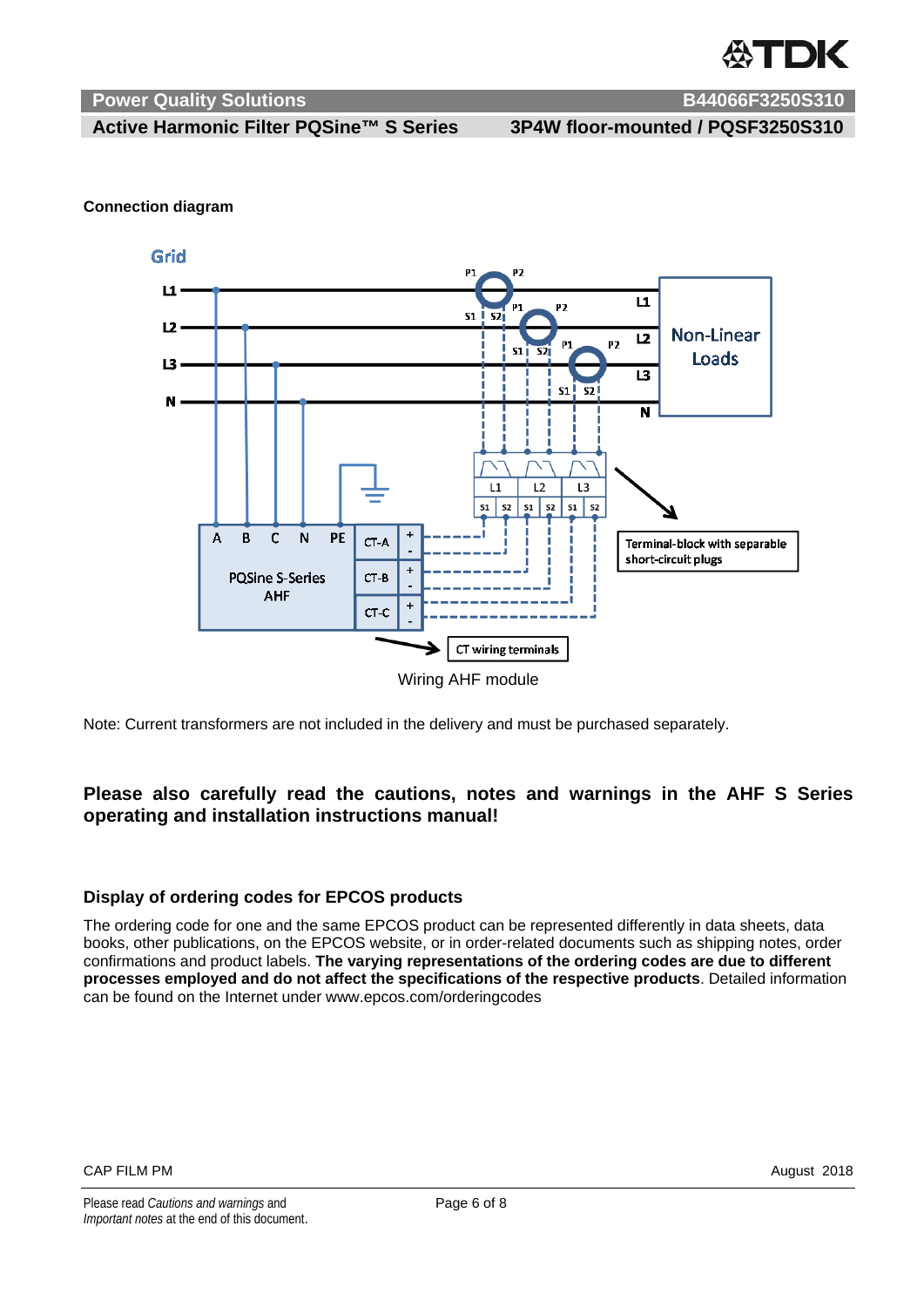

The following applies to all products named in this publication:

- 1. Some parts of this publication contain **statements about the suitability of our products for certain areas of application**. These statements are based on our knowledge of typical requirements that are often placed on our products in the areas of application concerned. We nevertheless expressly point out **that such statements cannot be regarded as binding statements about the suitability of our products for a particular customer application.** As a rule, EPCOS is either unfamiliar with individual customer applications or less familiar with them than the customers themselves. For these reasons, it is always ultimately incumbent on the customer to check and decide whether an EPCOS product with the properties described in the product specification is suitable for use in a particular customer application.
- 2. We also point out that in individual cases, a malfunction of electronic components or failure before the end of their usual service life cannot be completely ruled out in the current state of the art, even if they are operated as specified. In customer applications requiring a very high level of operational safety and especially in customer applications in which the malfunction or failure of an electronic component could endanger human life or health (e.g. in accident prevention or lifesaving systems), it must therefore be ensured by means of suitable design of the customer application or other action taken by the customer (e.g. installation of protective circuitry or redundancy) that no injury or damage is sustained by third parties in the event of malfunction or failure of an electronic component.
- 3. The warnings, cautions and product-specific notes must be observed.
- 4. In order to satisfy certain technical requirements, some of the products described in this publication may contain substances subject to restrictions in certain jurisdictions (e.g. because they are classed as hazardous). Useful information on this will be found in our Material Data Sheets on the Internet (www.epcos.com/material). Should you have any more detailed questions, please contact our sales offices.
- 5. We constantly strive to improve our products. Consequently, **the products described in this publication may change from time to time**. The same is true of the corresponding product specifications. Please check therefore to what extent product descriptions and specifications contained in this publication are still applicable before or when you place an order. We also **reserve the right to discontinue production and delivery of products**. Consequently, we cannot guarantee that all products named in this publication will always be available. The aforementioned does not apply in the case of individual agreements deviating from the foregoing for customer-specific products.
- 6. Unless otherwise agreed in individual contracts, all orders are subject to the current version of the "General Terms of Delivery for Products and Services in the Electrical Industry" published by the German Electrical and Electronics Industry Association (ZVEI).
- **7. Our manufacturing sites serving the automotive business apply the IATF 16949 standard.** The IATF certifications confirm our compliance with requirements regarding the quality management system in the automotive industry. Referring to customer requirements and customer specific requirements ("CSR") TDK always has and will continue to have the policy of respecting individual agreements. Even if IATF 16949 may appear to support the acceptance of unilateral requirements, we hereby like to emphasize that **only requirements mutually agreed upon can and will be implemented in our Quality Management System.** For clarification purposes we like to point out that obligations from IATF 16949 shall only become legally binding if individually agreed upon.